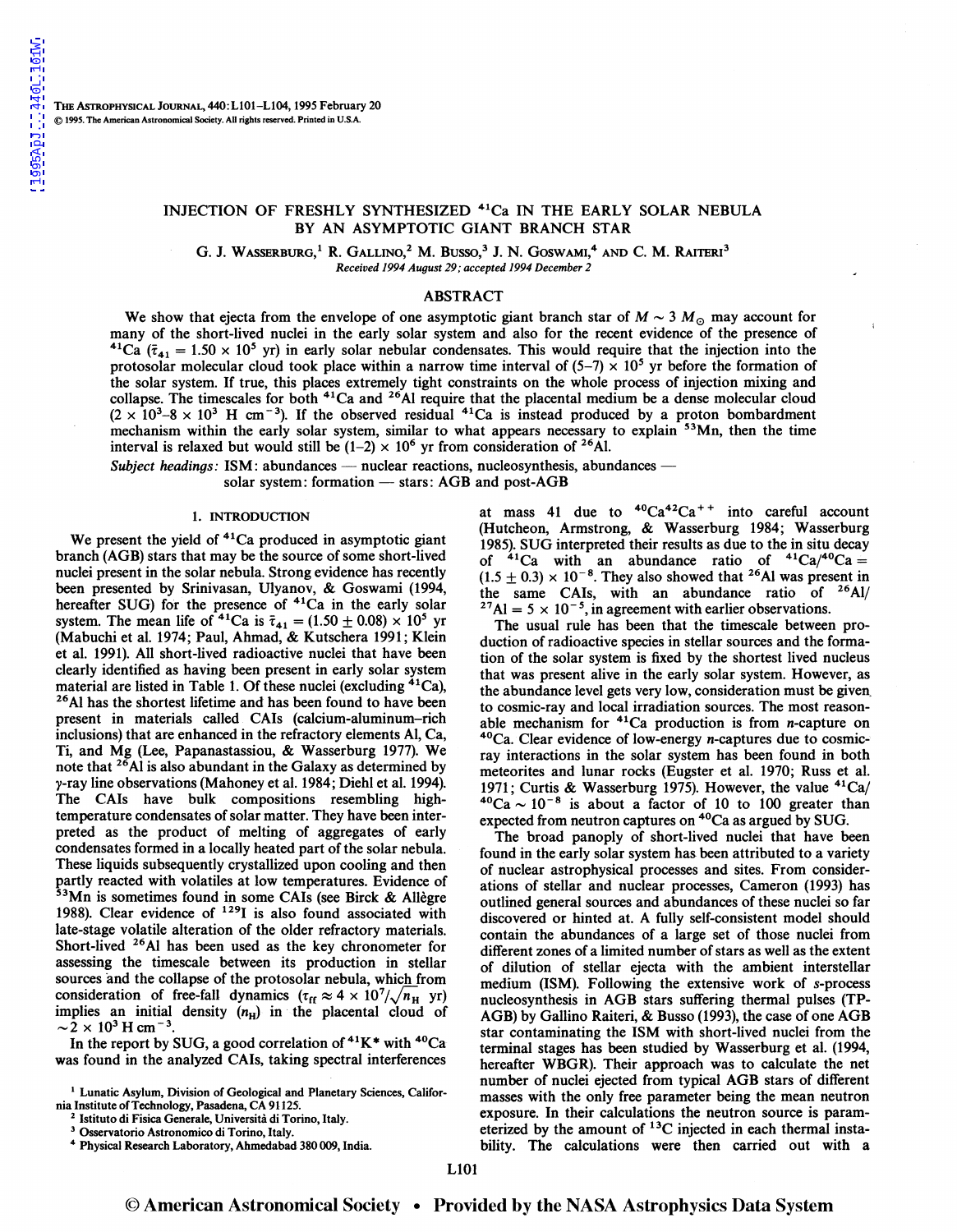TABLE 1 MEAN LIVES OF SHORT-LIVED NUCLEI IDENTIFIED IN THE EARLY SOLAR SYSTEM

| Mean Life<br>Nuclide<br>(yr)  |                      | <b>Production Site</b>                                       | <b>AGB</b> Possible<br>Source |  |
|-------------------------------|----------------------|--------------------------------------------------------------|-------------------------------|--|
| $^{26}$ Al                    | $1.1 \times 10^{6}$  | H-Burning<br><sup>25</sup> Mg(p, $\gamma$ ) <sup>26</sup> Al | $^{\mathrm{+}}$               |  |
| $41$ Ca                       | $1.5 \times 10^{5}$  | ${}^{40}Ca(n, \gamma)^{41}Ca$                                |                               |  |
| $53$ Mn                       | $5.3 \times 10^{6}$  | ?, Charged particle<br>reactions                             |                               |  |
| $^{60}Fe$                     | $2.2 \times 10^{6}$  | s-branched, r                                                |                               |  |
| $107Pd$                       | $9.4 \times 10^{6}$  | $s$ -main chain, $r$                                         | ┿                             |  |
| 129 <sub>I</sub><br>1.1.1.1.1 | $2.3 \times 10^{7}$  | r                                                            |                               |  |
| $146$ Sm                      | $1.49 \times 10^{8}$ | p or $(\gamma, n)$                                           |                               |  |
| $244$ Pu                      | $1.18 \times 10^{8}$ | r                                                            |                               |  |

self-consistent stellar evolution model. The contributions from both the He and H zones to the envelope were included. Using the observed <sup>107</sup>Pd/<sup>108</sup>Pd ratio in planetary differentiates, one obtains a relationship between the mean neutron exposure  $(\tau_0)$ and the dilution factor,  $M_{He}/M_{SC}$ , of the mass of He zone matter  $(M_{\text{He}})$  mixed into the AGB envelope and ejected by stellar winds into the mass of the protosolar cloud  $(M_{\rm sc})$ . It was found that the observations on  $107Pd$  and  $60Fe$  could be explained (1) by a dilution factor of  $M_{\text{He}}/M_{\text{SC}} \approx 1.5 \times 10^{-4}$ , (2) for  $\tau_0 \sim 0.03$  mbarn<sup>-1</sup>, and (3) for a time interval between injection and formation of early nebular condensates of at most  $\sim$  2 x 10<sup>6</sup> yr (see Table 8, third column, in WBGR and Table 2 in this paper). The abundances of  ${}^{60}Fe$  recently discovered by Shukolyukov & Lugmair (1993) are in agreement with the calculations if the timescale for early planet formation and differentiation is less than  $5 \times 10^6$  yr. This constraint is supported by new experimental results by Lugmair, Shukolyukov, & MacIsaac (1994a, b). The <sup>26</sup>Al, which is produced in the H-burning zone (see Forestini, Paulus, & Arnould 1991), is also produced in the correct proportion, taking into account the H-burning material that is subject to neutron exposure (WBGR). Predictions were then made in this model for the abundances of all short-lived nuclei with  $\bar{\tau} > 10^6$  yr.

### 2. RESULTS

After the report by SUG, we inspected the calculated abundances of <sup>41</sup>Ca in AGB stars as determined in our original

calculations (WBGR). The nuclide  $40$ Ca is bypassed in the main s-process path, but any  $40$ Ca originally present will be exposed to a neutron fluence, thus producing  $4^1$ Ca. The  $4^1$ Ca mean life under the appropriate stellar conditions (Cosner & Truran 1981) are orders of magnitude longer than the duration of the neutron irradiation.

The experimental 30 keV Maxwellian-averaged cross section for <sup>40</sup>Ca is  $\sigma_{40} = (6.7 \pm 0.7)$  mbarn (Musgrove et al. 1976). Thus, for a neutron exposure  $\tau_0 = 0.03$  mbarn<sup>-1</sup>, there is little depletion in the  $40$ Ca abundance by neutron captures. Even for the much higher mean neutron exposure,  $\tau_0 = 0.28$  mbarn<sup>-1</sup>,  $40$ Ca is depleted by only a factor of 2 in the He shell. The rate of destruction of  $4^1$ Ca by neutron captures is about 100 times faster than that of  ${}^{40}$ Ca. It occurs through three different neutron channels:  $(n, \gamma)$  to <sup>42</sup>Ca,  $(n, p)$  to <sup>41</sup>K and  $(n, \alpha)$  to <sup>38</sup>Ar. As noticed by Clayton (1982), the most important one is the  $(n, \alpha)$  channel, amounting to about 90% of the total n-cross section. Note that the theoretical estimate by Woosley et al. (1978) is a factor of 2lower than the recent experimental determination by Wagemans, Druyts, & Barthélémy (1994). Since the cross section for destruction of <sup>41</sup>Ca is very much larger than that of  ${}^{40}Ca$ , for all neutron exposures the  ${}^{41}Ca$  produced in the He shell relative to the  $40$ Ca remaining is given to a good approximation by <sup>41</sup>Ca/<sup>40</sup>Ca  $\approx \langle \sigma_{40} \rangle / \langle \sigma_{41} \rangle$ . According to Wagemans et al. (1994), there is an important temperature dependence of the  $41$ Ca cross section different from the usual  $1/v$  law. However, due to the very high total *n*-capture cross section on <sup>41</sup>Ca, the net effect on its production is dominated by the last small neutron exposure during the marginal activa tion of the  $22$ Ne source, at a temperature of 26 keV (see WBGR). We estimate the range in  $4^1$ Ca/ $4^0$ Ca to be  $(1.0 \pm 0.2) \times 10^{-2}$  considering the values obtained by us for  $\tau_0 = 0.03$  and 0.28 mbarn<sup>-1</sup>. A statement of this ratio was previously given by Cameron (1993) in a good estimation.

The  $41\text{Ca}/40\text{Ca}$  isotopic production ratios were calculated over a series of thermal pulses in the He shell, by the effect of both the <sup>13</sup>C and the <sup>22</sup>Ne neutron sources and by taking into account the interpulse decay. The production ratio of <sup>41</sup>Ca/  $40$ Ca is essentially independent of stellar mass. However, the time between pulses changes and can be shown to depend on the core mass reached by the star during a given thermal pulse. For stars of about 3  $M_{\odot}$ , the time between pulses in the most advanced phases is  $\sim 4 \times 10^4$  yr (Boothroyd & Sackmann

| Isotope Ratio                | $N_{\rm He}^R/N_{\rm He}^I$ | $q_{\rm He}^I/q_{\rm SC}^I$ | $\alpha_{R,I}(0)$                                                  | $\alpha_{R,I}(0.5, \text{ Myr})$                                              | $\alpha_{R,I}$ (5.0 Myr)                            |
|------------------------------|-----------------------------|-----------------------------|--------------------------------------------------------------------|-------------------------------------------------------------------------------|-----------------------------------------------------|
| $^{41}Ca/^{40}Ca$            | $1.0 \times 10^{-2}$        | 1.0                         | $3.0 \times 10^{-7}$ (f = 0.2)<br>$1.5 \times 10^{-6}$ $(f = 1.0)$ | $1.1 \times 10^{-8}$<br>$5.4 \times 10^{-8}$<br>${1.50 \times 10^{-8}}_{CAI}$ |                                                     |
| $^{107}Pd/^{108}Pd$          | 0.184                       | 1.28                        | $3.4 \times 10^{-5}$                                               | $3.2 \times 10^{-5}$                                                          | $2.0 \times 10^{-5}$<br>${2.0 \times 10^{-5}}_{PL}$ |
| ${}^{60}Fe/{}^{56}Fe$        | $1.0 \times 10^{-4}$        | 0.85                        | $1.2 \times 10^{-8}$                                               | $9.8 \times 10^{-9}$                                                          | $1.3 \times 10^{-9}$<br>${4 \times 10^{-9}}_{PL}$   |
| $^{26}$ Al/ <sup>27</sup> Al | 0.8                         | 1.0                         | $0.9 \times 10^{-4}$ <sup>a</sup><br>$2.5 \times 10^{-4}$          | $5 \times 10^{-5}$<br>$15 \times 10^{-5}$<br>${5 \times 10^{-5}}_{CAI}$       | $0.7 \times 10^{-6}$<br>$2\times10^{-6}$            |

TABLE 2 CALCULATED ABUNDANCES OF IDENTIFIED SHORT-LIVED NUCLEI FOR  $3 M_{\odot}$  AGB STAR

NOTE.— $M_{\text{He}}/M_{\text{SC}} = 1.48 \times 10^{-4}$ ,  $\tau_0 = 0.03 \text{ mbar}^{-1}$ . ( $107 \text{ Pd}/108 \text{ Pd}$ )<sub>PL</sub> from iron meteorites used for calculating  $\alpha_{107,108} (0)$ ; see WBGR. Prediction of other nuclei not yet established with  $\bar{\tau} > 10^6$  yr for this AGB model is given in WBGR. For terms in curly braces, the subscript refers to observed values in CAIs and planetary differentiates (PL).

<sup>a 26</sup>Al produced in H-burning shell of effective mass  $M_H/M_{He} = 0.7$ .

<sup>b</sup> <sup>26</sup>Al produced in H-burning shell of effective mass  $M_H/M_{He} = 2.0$ .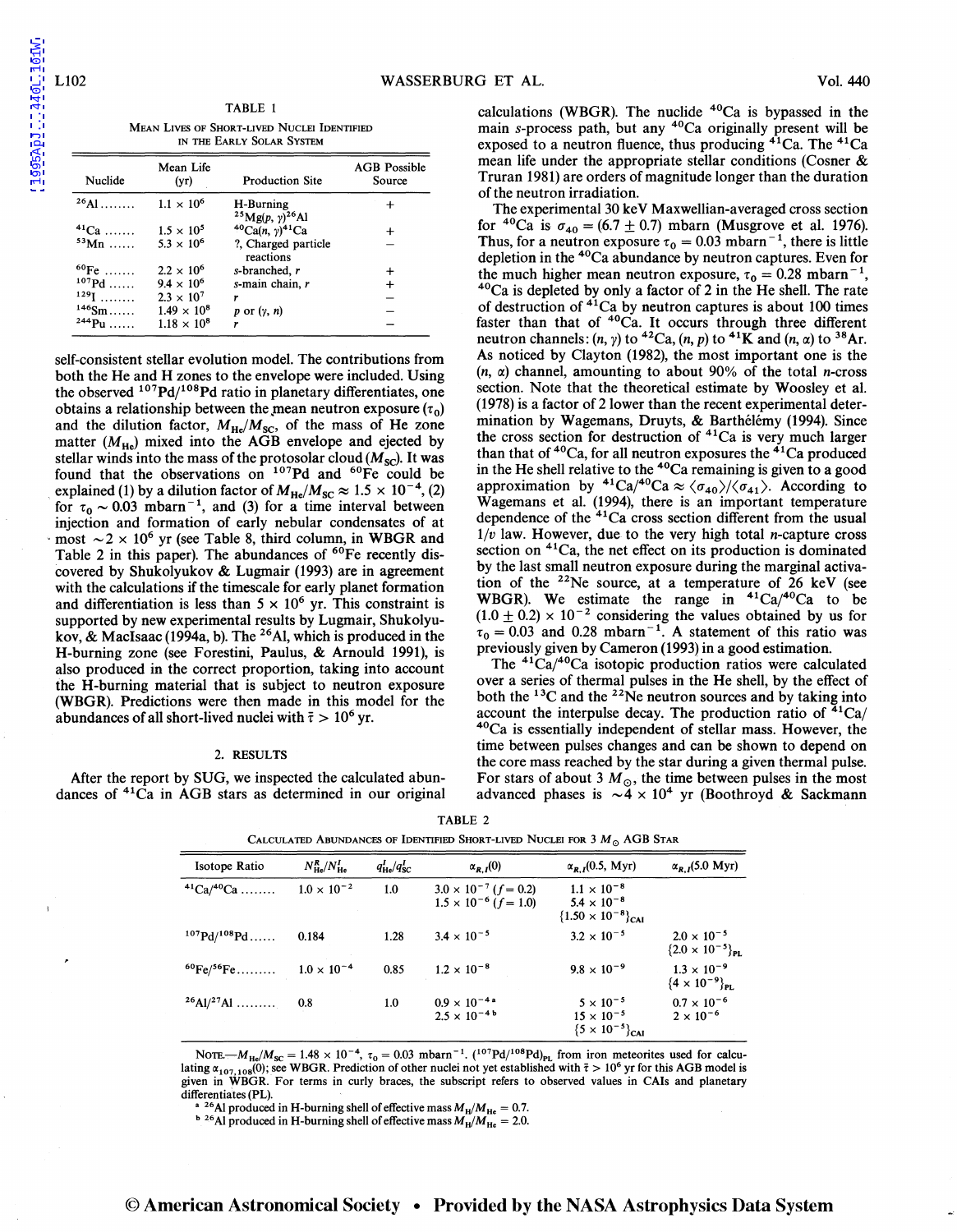[1995ApJ...440L.101W](http://adsabs.harvard.edu/abs/1995ApJ...440L.101W)

MI01.1014 .... ..d48861

1988; Straniero et al. 1994), which is only about a factor of 3 less than  $\bar{\tau}_{41}$ . For a 1.5  $M_{\odot}$  star, we estimate that the interpulse time in the most advanced pulses is  $\sim$  7  $\times$  10<sup>5</sup> yr, in agreement with Boothroyd & Sackmann (1988).

For a stable or long-lived nucleus, the total amount produced and dredged up into the envelope during the whole TP-AGB phase is given by  $N^{DU}\Delta M_{He}q_{He}^{l}$ , where  $N^{DU}$  is the total number of dredge-ups,  $\Delta M_{\text{He}}$  is the mass of the He shell involved in each dredge-up, and  $q_{\text{He}}^I$  is the number of the stable nucleus I produced per gram in the He convective shell. For  $41$ Ca, decay between pulses must be accounted for, so that the net number of 41Ca in the envelope to be contributed to the ISM is given by

$$
\sum_{m=1}^{N^{DU}} \Delta M_{\text{He},m} q_{\text{He},m}^{40} (N_{\text{He}}^{41}/N_{\text{He}}^{40})_m \exp(-t_m/\bar{\tau}_{41}), \qquad (1)
$$

where  $t_m$  is the time between the last pulse  $(t_1 = 0)$  to pulse *m*. Each term is evaluated at pulse *m.* For the case where the pulses are uniform and equally spaced (by  $\Delta t_p$ ) and  $t_m =$  $(m-1)\Delta t_p$ , then for a 3  $M_{\odot}$  star,  $\Delta t_p = 0.3\overline{\tau}_{41}$ , which yields

$$
\sim 4 \Delta M_{\text{He}} q_{\text{He}}^{40} \langle \sigma_{40} \rangle / \langle \sigma_{41} \rangle \tag{2}
$$

and corresponds to a net of four effective pulses contributing <sup>41</sup>Ca. This approximately equals the result from the full numerical calculations. A typical 3  $M_{\odot}$  star undergoes nearly 20 dredge-up episodes before becoming a carbon star (Straniero et al. 1994). Thus, for  $4^1$ Ca, equation (2) is about one-fifth of the net contribution as compared to a long-lived or stable nucleus. In general, we found that the mass of the shell  $\Delta M_{\text{He},m}$  increases with the pulse number, from 2-3  $\times$  10<sup>-4</sup> M<sub>o</sub> to  $1-2 \times 10^{-3} M_{\odot}$  in the last pulses for a 3  $M_{\odot}$  model (Busso et al. 1994). We estimate that the total contribution is bounded by the amounts assuming no decay and 0.2 times this value, considering decay for uniform dredged-up mass. For a 1.5  $M_{\odot}$ star, the longer interpulse period decreases the number of effective pulses to approximately 1.5 and will decrease the  $41Ca$ production by a factor of 2.6.

Following the approach of WBGR, assuming instantaneous injection, the contribution of AGB ejecta to the protosolar cloud is given by

$$
\frac{M_{\rm SC}}{M_{\rm He}} \approx \left[ \frac{N_{\rm He}^R / N_{\rm He}^I}{\alpha_{R,I}(0)} \right] \frac{q_{\rm He}^I}{q_{\rm SC}^I},\tag{3}
$$

where  $M_{\text{SC}}/M_{\text{He}}$  is the ratio of the mass of the protosolar cloud to the mass of the contaminating He shell material,  $q_{\text{He}}^I$ ,  $q_{\text{SC}}^I$  are the numbers of  $I$  atoms per gram in the He shell or SC, and  $\alpha_{R,I}(0)$  is the value of  $(N_{\rm SC}^R/N_{\rm SC}^I)$  in the contaminated cloud. As shown above,  ${}^{41}Ca/{}^{40}Ca$  in the He shell is well defined, and the effective 41Ca inventory contributed to the envelope is constrained by the bounds  $f = 1$  to  $f = 0.2$  times the He shell values listed. Assuming the initial  $q<sup>I</sup>$  of the AGB star and of the  $q_{\rm sc}^I$  to be nearly solar, then  $q_{\rm He}^{40}/q_{\rm SC}^{40} \simeq 1$ . For <sup>41</sup>Ca we then obtain

$$
\alpha_{41,40}(0) \approx (M_{\rm He}/M_{\rm SC})(N_{\rm He}^{41}/N_{\rm He}^{40})xf. \tag{4}
$$

Using the dilution factor  $M_{\text{He}}/M_{\text{SC}} = 1.5 \times 10^{-4}$  from WBGR for  $\tau_0 = 0.03$  mbarn<sup>-1</sup>, and  $N_{\text{He}}^{41}/N_{\text{He}}^{40}$  (Table 2), we obtain  $\alpha_{41,40}(0) = 1.5 \times 10^{-6}$  f. Since the value of  $\alpha_{41,40}(\Delta_1)$  is taken to be  $1.5 \times 10^{-8}$  from SUG at the time of CAI formation  $\Delta_1$ , then  $\Delta_1 = \bar{\tau}_{41} \ln [\alpha_{41,40}(0)/ \alpha_{41,40}(t)] = 5 \times 10^5$  yr to  $7 \times 10^5$ yr from the bounds *onf* 

From the proposed model, we infer a timescale  $(\Delta_1)$  between

0.5 to 0.7  $\times$  10<sup>6</sup> yr from the time of injection of freshly synthesized material to collapse and formation of some CAis. From considerations of possible changes in the parameters of this model, this timescale is well constrained because of the short mean-life of 41Ca. This is somewhat shorter than the upper limit obtained from <sup>26</sup>Al( $\Delta_1$  < 2 × 10<sup>6</sup> yr). Setting a lower limit for  $\Delta_1$  from <sup>26</sup>Al is more difficult because of the uncertainties in estimates of the effective H-zone mass,  $M_H$ , and the details of production/destruction of 26 AI in the H-He zone [see Table 2, footnotes (a) and (b)]. A direct comparison of the observed values of  $\alpha_{R,i}(\Delta_1)$  at the time of formation of CAI is listed in Table 2 from the original calculation in WBGR, but recalculated to a value of  $\Delta_1 = 0.5 \times 10^6$  yr instead of  $1.0 \times 10^6$  yr. The range in  $\alpha_{26,27}$  reflects the range in  $M_H/M_{\text{He}} = 0.7$  to 2. It can be seen that there is, in general, very good agreement with the abundances of  ${}^{41}Ca$ ,  ${}^{26}\text{Al}$ ,  ${}^{60}\text{Fe}$ , and  $107Pd$ .

### 3. CONCLUSIONS

We have shown that  $4^1$ Ca is a typical product of neutron captures in AGB stars with a production ratio in the He shell of  $4^{1}Ca/4^{0}Ca \approx 1 \times 10^{-2}$  and  $(0.3-1.5) \times 10^{-4}$  in the AGB envelope. The results for an AGB source for  $4^1$ Ca (in conjunction with <sup>26</sup>Al, <sup>60</sup>Fe, and <sup>107</sup>Pd) implies a time  $\Delta_1$  =  $(5-7) \times 10^5$  yr between the injection of debris into the ISM and the formation of CAIs (containing  $2<sup>6</sup>$ Al and  $4<sup>1</sup>$ Ca) and a time of  $\sim$  5  $\times$  10<sup>6</sup> yr for the formation of planetary objects ( $\sim$  10<sup>2</sup> km) containing <sup>107</sup>Pd and <sup>60</sup>Fe. It should be noted that the total mass (original envelope  $+$  He shell  $+$  H shell) of the AGB star that would be added to the solar system is  $\sim 1 \times 10^{-2} M_{\odot}$  and might be sufficient to initiate collapse within the placental molecular cloud. This model would require an AGB star with  $\tau_0 \approx 0.03$  mbarn<sup>-1</sup>, which is low compared to the main *s*component for the solar system  $\tau_0 \approx 0.30$  mbarn<sup>-1</sup>. The low  $\tau_0$ requires some comment. AGB stars are the best candidates for. synthesis of s-process isotopes beyond Zr. The main component is well reproduced with a mean neutron exposure  $\tau_0 \approx$ 0.30 mbarn<sup> $-1$ </sup> (Käppeler et al. 1990). This results from an average of mean neutron exposure of stars of different masses and metallicities (Gallino, Busso, & Raiteri 1994). Owing to the long lifetimes of low-mass stars, major contributions to *s*process elements in the ISM at the epoch of solar system formation comes from stars of metallicity lower than solar  $(Z \sim \frac{1}{3} Z_{\odot})$ . For <sup>13</sup>C as the major neutron source, s-process neutron exposure decreases with increasing metallicity ( $\tau_0 \sim$ 1/Z) (see Clayton 1988). In conjunction with galactic chemical evolution models, the observation of a constant value of  $[Ba/Fe]$  versus  $[Fe/H]$  and of other s elements is a clear manifestation of this effect (Mathews, Bazan, & Cowan 1992; Gratton & Sneden 1994). This implies, for an AGB star of  $\sim$  3  $M_{\odot}$  born of solar metallicity, that  $\tau_0$  will be much lower than for the main component. Direct evidence for low neutron exposures is also seen for M-type Mira stars showing Tc spectral lines and no other observed s-enhanced elements (Kipper 1991), a clear indication of ongoing s-processing with very low  $\tau_{0}$ .

In our model we presume a close connection between an AGB star and the formation of the solar system. This may be a triggering mechanism as suggested by Cameron (1985, 1993) and would thus be a causal relationship. The probability of an encounter of an external AGB star with a molecular cloud is  $\sim$  1% in 10<sup>6</sup> yr, and, over the life of a cloud, the probability of an encounter is high (Kastner & Myers 1994). It is also possible